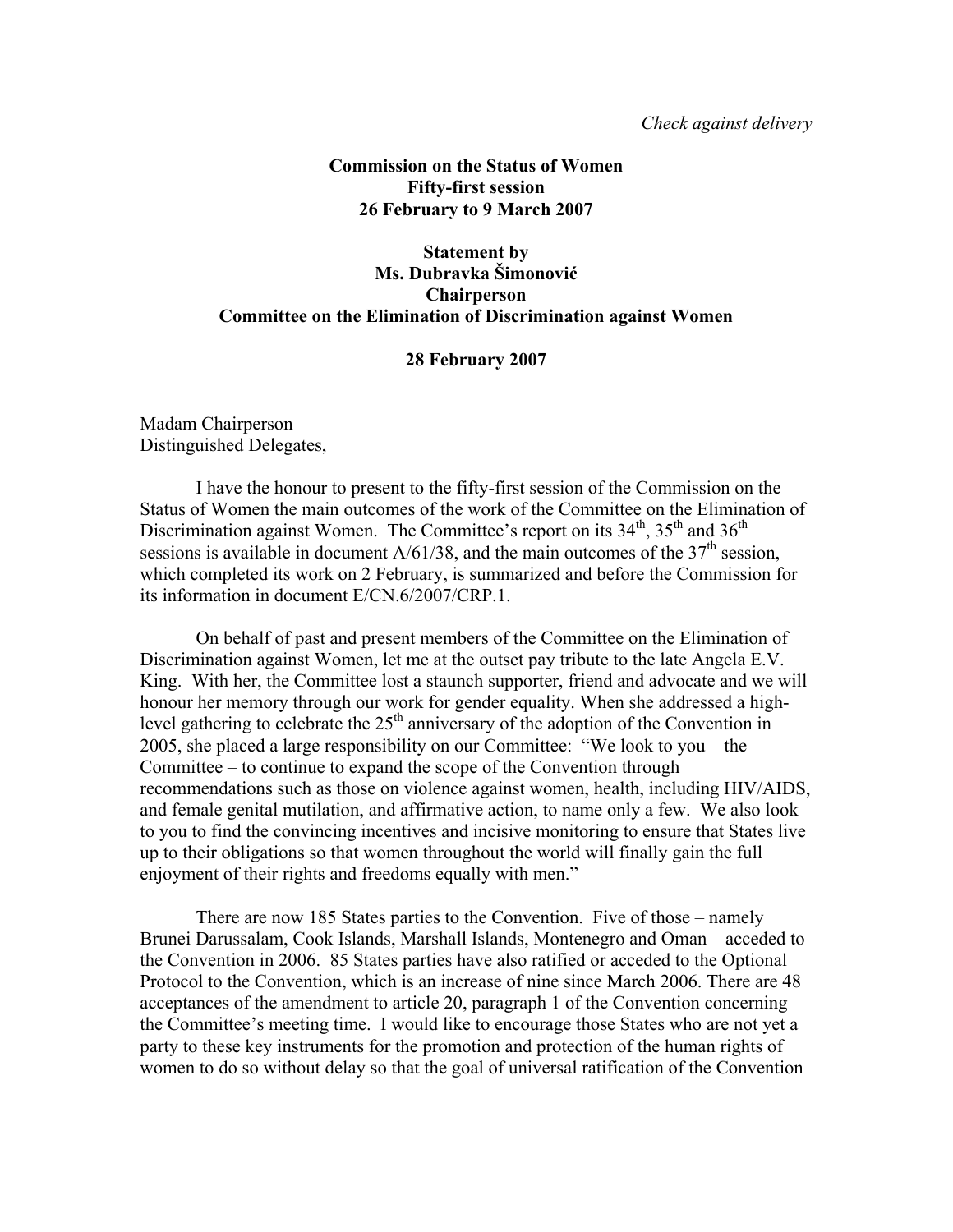can be achieved as soon as possible and the Optional Protocol can become an effective means for redress for women in all States.

### Madam Chairperson,

 I will briefly touch upon the following issues: The Committee's working methods, and in particular its meetings in parallel chambers, the Committee's meeting time, its efforts to enhance reporting by States parties, its work under the Optional Protocol, and the servicing arrangements for the Committee.

The Committee is grateful to the General Assembly for granting, in resolution 60/230, an extension of meeting time to three annual sessions, and parallel chambers. The Committee has now met twice in parallel chambers, and will again do so at its  $39<sup>th</sup>$ session in July of this year. In calendar year 2006, the Committee considered the reports of 31 States parties – essentially double the number of States the Committee was able to consider in previous years – and in 2007, it will consider the reports of 38 States parties.

I am very happy to inform the Commission that this working method has allowed the Committee to significantly reduce the backlog of reports awaiting consideration and to reduce the time between submission of a report and its consideration. It has also allowed the Committee to hold very in-depth and probing constructive dialogues with reporting States. While this working method has increased the efficiency of the Committee, we will continue to identify areas for further improvements. These efforts will in particular aim to further enhance coordination among all experts in the preparation of the constructive dialogue so as to ensure that all critical issues are satisfactorily raised with the reporting State, and reflected in pertinent country-specific concluding comments.

The Committee is of the view that effective and timely implementation of all its responsibilities will require that it be provided with extended meeting time also in 2008 and beyond. The Committee has concluded that its workload under article 18 of the Convention, together with its other responsibilities under the Convention and those under the Optional Protocol make it necessary that the Committee be provided with the opportunity to hold three annual sessions, at least one of which with parallel chambers. This extended meeting time will ensure that the Committee can eliminate the backlog of reports awaiting consideration; ensure that incoming reports are considered in a timely manner; enhance its efforts at ensuring that monitoring of the implementation of the Convention in States parties with long overdue reports is undertaken; and discharge all its other responsibilities under the Convention and the Optional Protocol.

Let me turn to the Committee's efforts to support States parties in complying with their reporting obligations. Timely reporting is an essential element in States parties' ongoing and systematic efforts to implement all the provisions of the Convention, for the benefit of all women. The Committee's constructive dialogue with States parties contributes to this ongoing implementation as the Committee identifies areas of concern, and provides guidance for further action. Over the last few years, the Committee has sought ways to encourage States parties with very long overdue reports to submit these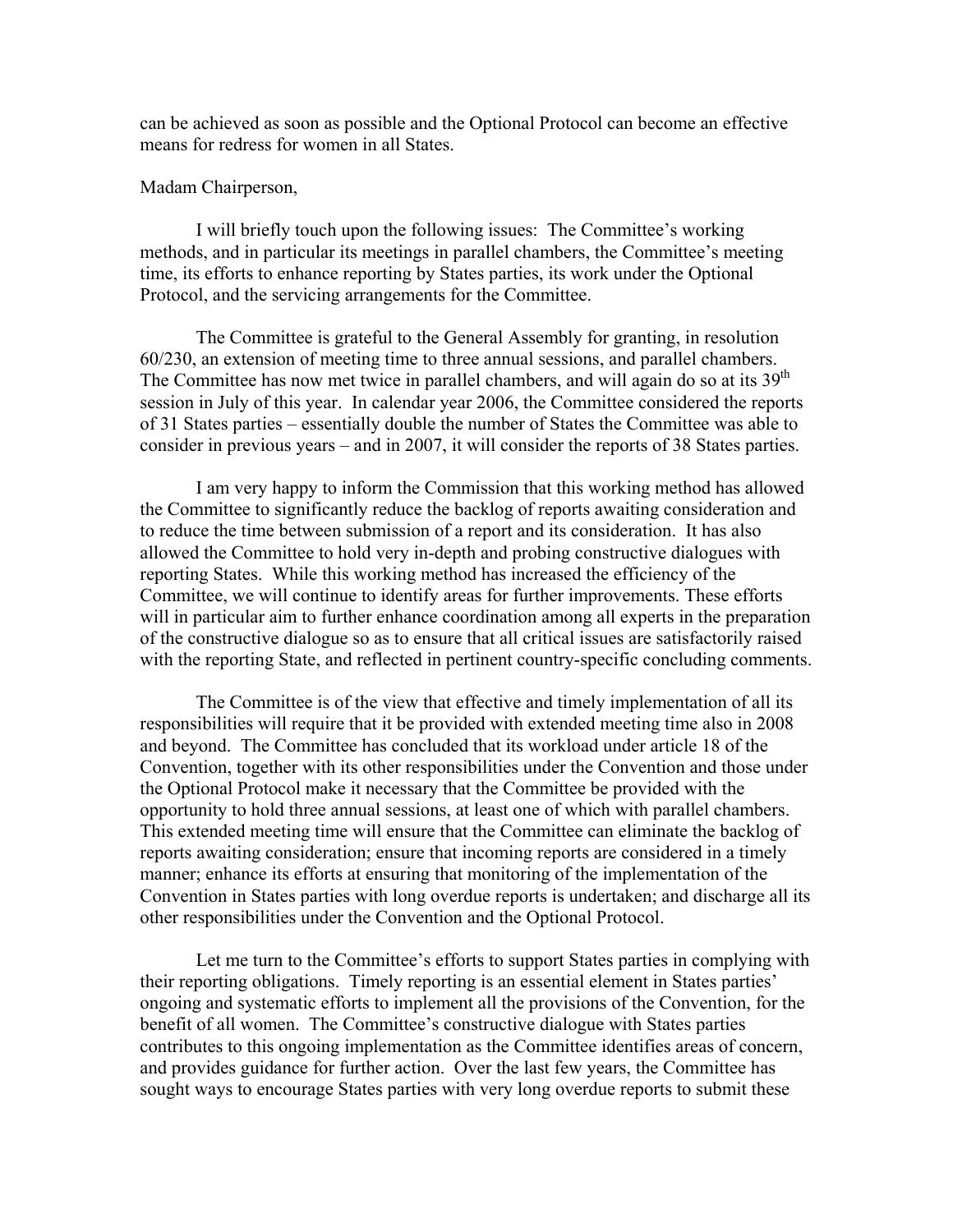reports as a basis for a constructive dialogue, and contribution to accelerated implementation of the Convention.

The Committee consequently decided, at its  $37<sup>th</sup>$  session, to request four States parties that are more than 20 years overdue with their initial report under article 18 of the Convention, i.e. Dominica, Guinea-Bissau, Haiti and Liberia, to submit all their overdue reports as combined reports by March 2008. The Committee intends to consider these reports at its forty-third (January) session of 2009. As a measure of last resort, and failing the receipt of the reports within the suggested timeframe, the Committee will proceed with consideration of the implementation of the Convention in the four States parties in the absence of a report. Given its past experience, the Committee is confident that these four States parties will indeed submit their reports in a timely manner. I would like to encourage entities of the United Nations system and other donors to offer support to these States parties in their efforts to comply with treaty obligations.

The Committee continued to work in cooperation and coordination with other human rights treaty bodies on issues of common concern and interest, especially through the annual meeting of Chairpersons of treaty bodies and the inter-Committee meeting. We have contributed our ideas and suggestions on a range of issues, including on the proposed reform of the treaty body system, where we adopted a statement "Towards a harmonized and integrated treaty bodies system", and have actively participated in discussions pertaining to working methods, reporting guidelines, reservations, and follow-up procedures.

#### Chairperson,

 I am also very pleased to report about several decisions taken on complaints submitted under the Optional Protocol. At its thirty-sixth session, the Committee adopted views on two communications. It found no violation of the rights of the author in communication 3/2004 (Ms. Dung Thi Thuy Nguyen v. the Netherlands). In communication 4/2004 (Ms. A.S. v. Hungary), concerning forced sterilization, the Committee found violations of several articles of the Convention. At its thirty-seventh session, the Committee declared inadmissible communication 11/2006, Constance Ragan Salgado v. the United Kingdom of Great Britain and Northern Ireland. So far, 14 communications have been registered since the Optional Protocol began operating.

#### Chairperson,

Let me address the last issue, namely the arrangements for supporting the Committee. On 11 October 2006, the Secretary-General informed the Committee of his decision to transfer responsibility for servicing the Committee to the Office of the High Commissioner for Human Rights. At its  $37<sup>th</sup>$  session, the Committee held an exchange of view with the High Commissioner on issues of common interest, and in particular on the Secretary-General's decision to transfer responsibility for servicing the Committee to her Office. Subsequently the Committee wrote to the Secretary-General and to the High Commissioner, recommending that the proposed change in servicing arrangements be